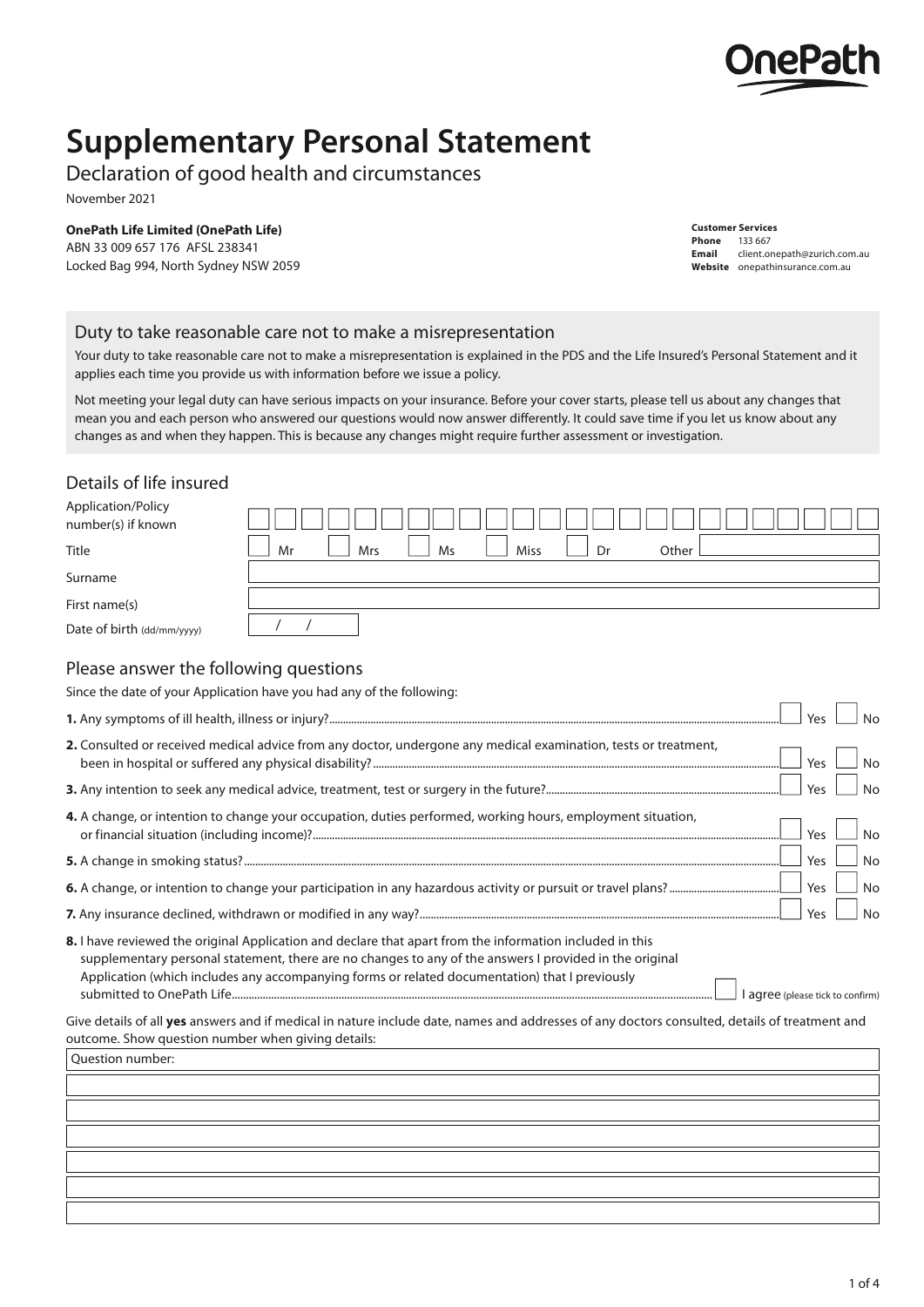| Details for Child Cover - Only to be completed if you have Child Cover under your policy                                                                                                                                               |
|----------------------------------------------------------------------------------------------------------------------------------------------------------------------------------------------------------------------------------------|
| Since the date of your original Application has any child covered under this policy had any of the following:<br>Yes<br><b>No</b>                                                                                                      |
| 2. Consulted or received medical advice from any doctor, undergone any medical examination, tests or treatment,<br>Yes<br>No                                                                                                           |
| Yes<br>No                                                                                                                                                                                                                              |
| 4. I have reviewed the previous Application and declare that apart from the information included in this supplementary<br>personal statement, there are no changes to any of the answers I provided in the original Application (which |
| Give details of all yes answers for each child and if medical in nature include date, names and addresses of any doctors consulted, details of<br>treatment and outcome. Show question number when giving details:                     |
| Name of child 1:                                                                                                                                                                                                                       |
| Question number:                                                                                                                                                                                                                       |
|                                                                                                                                                                                                                                        |
|                                                                                                                                                                                                                                        |
|                                                                                                                                                                                                                                        |
|                                                                                                                                                                                                                                        |
|                                                                                                                                                                                                                                        |
|                                                                                                                                                                                                                                        |
|                                                                                                                                                                                                                                        |
|                                                                                                                                                                                                                                        |
|                                                                                                                                                                                                                                        |
|                                                                                                                                                                                                                                        |
| Name of child 2:                                                                                                                                                                                                                       |
| Question number:                                                                                                                                                                                                                       |
|                                                                                                                                                                                                                                        |
|                                                                                                                                                                                                                                        |
|                                                                                                                                                                                                                                        |
|                                                                                                                                                                                                                                        |
|                                                                                                                                                                                                                                        |
|                                                                                                                                                                                                                                        |
|                                                                                                                                                                                                                                        |
|                                                                                                                                                                                                                                        |
|                                                                                                                                                                                                                                        |
|                                                                                                                                                                                                                                        |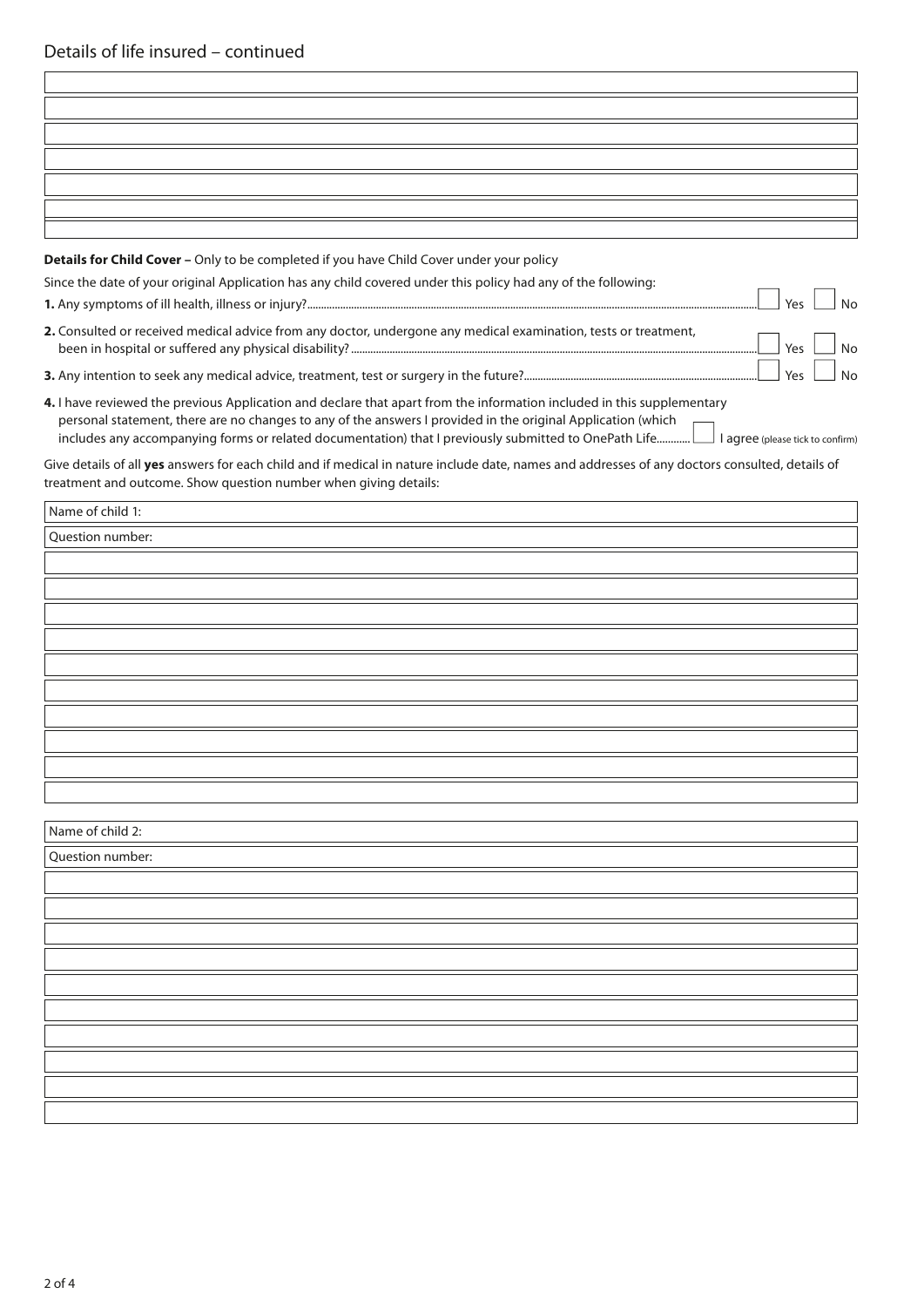| Name of child 3: |  |
|------------------|--|
| Question number: |  |
|                  |  |
|                  |  |
|                  |  |
|                  |  |
|                  |  |
|                  |  |
|                  |  |
|                  |  |
|                  |  |
|                  |  |

#### Doctor's authorisation

#### **Notes on releasing information about your health**

Your health information includes details about all your interactions with health providers, and may include details such as your symptoms, treatment, consultations, personal medical history and lifestyle. Health providers cannot release this information about you without your consent.

We, OnePath Life Limited ABN 33 009 657 176 (OnePath Life), collect and use your health information to assess your application for cover, to assess and manage your claim, or to confirm the information you gave us when you applied for cover or made a claim. This is why we need your consent.

Each time you apply for cover or make a claim, we will ask you for a fresh consent. We will respect your privacy by only asking for the information we reasonably need, and we will tell you each time we use your consent.

Please read each Authority carefully and the explanatory notes below.

**Authority 1 explanatory notes** – through this Authority, with the exception of a copy of the consultation notes held by your General Practitioner/Practice, you are consenting to any health provider releasing any health information about you in the form we ask for. This may involve, for example:

- preparing a general report and/or a report about a specific condition;
- accessing and releasing your records in SafeScript;
- releasing your hospital patient notes;
- releasing the results of any investigations they have done; and/or
- releasing correspondence with other health providers.

**Authority 2 explanatory notes** – through this Authority, you are consenting to any General Practitioner/Practice you have attended releasing a copy of your full record, including consultation notes, but only if we have asked them to provide a general report and/or a report about a specific condition under Authority 1, and either:

- they will be unable to, or did not, provide the report within 4 weeks; or
- the report provided is incomplete, or contains inconsistencies or inaccuracies.

Your General Practitioner maintains consultation notes to support quality care, your wellbeing and to meet legal and professional requirements. General Practitioners/Practices should only release a copy of your full record, including consultation notes, for life insurance purposes in the rare circumstances set out above.